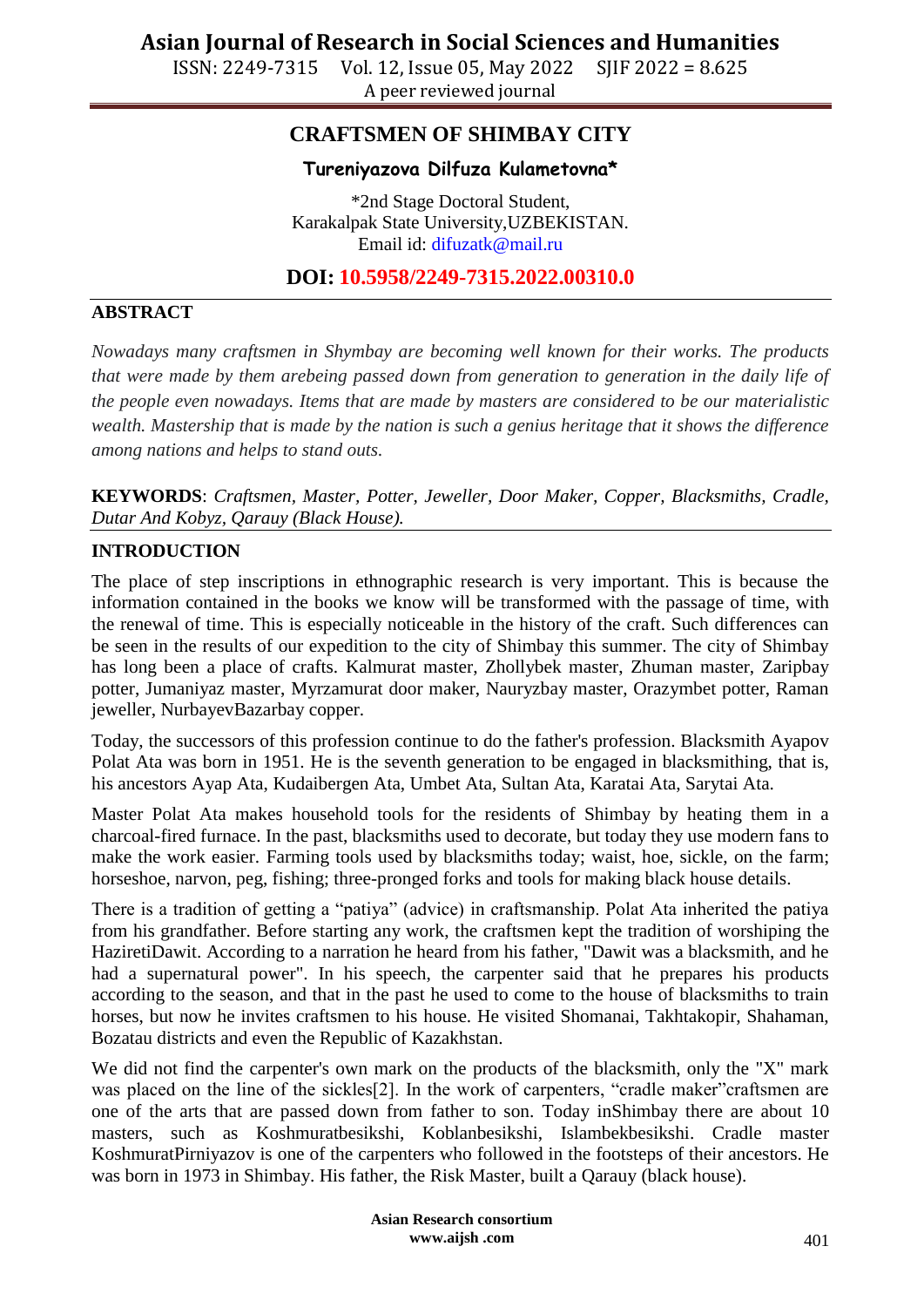ISSN: 2249-7315 Vol. 12, Issue 05, May 2022 SJIF 2022 = 8.625 A peer reviewed journal

After returning from the army, the cradle began to beat. His father risked building 6-winged, 8 winged black houses. According to him, if the black house is not used by several people, the task will be very difficult. He said that it would take an individual craftsman about three months to build a 6-winged black house, and two months if he worked as two people. The house was made of willow. Such fibers were obtained from Zhumabay, the creator of Bakhytly of Shymbay district, near "ShoktorangulShuit".

Although Koshmurat learned his trade from his father, he received the gift from Alpysbai, a glassblower in Shimbay. Now the black house has stopped fighting and is only fighting the cradle. "The cradle is made of white willow. It takes 5-6 trees out of 4 meters to make a cradle. The white willow is often obtained from a man named Kuat on the pelvis and the details of the cradle are made on a so-called modern machine", he said, citing the example of a small workshop built during the interview.

"Aryk" is a cradle holder, about 90 cm or 1 meter. A ditch is carved with the help of a ditch. It is thin and attached to the four hooves as a "barrier" and is boiled in water to make it easier for the wood to bend. Then it bends into the mold. The board where the baby is lying is called the sole, which is attached to the gap. Under the cradle's hooves is a tree called "zhorga". Finally, a draw is made. In the cradle, flowers are used, and the patterns are painted on a paper template. The most common colors of the cradle are red, yellow and blue.

The most difficult part of the cradle is the smell of the sole. According to the master Koshmurat, in the cradle he prepares orders if he does not have a certain season. Until 2004 it was wanted without a machine. Sold without acne until that year. Previously, the cradle was sold without anything, but now it is supplied with all the accessories (leather, handcuffs, bubbles, blankets). The cost of a cradle is currently 300,000 rubles. The best-selling cribs are 2 cribs a week could sell. The cradle is often in the fall. The cradle is not traded. Cradle maker's assessment will be taken.

There is such a ritual among the people. A girl's and a boy's nozzle are attached to the cradle lathe, ax, saw, chisel. The peninsula of the cradle used to be a stone peninsula, now it is a peninsula. The foam is placed on the sole of the cradle. The husk is 90 cm long and 40 cm wide. Millet bran is used for bran. The words "be happy" from the nose to the cradle are still in vogue today. When Koshmuratcraftsman makes a cradle, all members of the family take part in it with their art. While her daughter puts colorful flowers on the cradle, her wife Bazargulapa sews and makes cradle accessories [3].

According to the master Koblan cradle maker, they worship. Before entering the workshop, he greeted them. The workshop is a dressing room, and if you can't work after 10 o'clock yesterday, you can still hear some noise. Ibaydulla invited the master to his house and received an advice. Now that he has become a teacher, he invites his disciples to his house to slaughter cattle and spend it.

Ainazaraga Beknazarov, a craftsman from Shimbay, is a representative of the third generation, who is engaged in craftsmanship. Their ancestors were Beknazar and Karimnazar. Master Ainazaraga wanted to be a man; he wanted to be a "gubi", "astakhta" "tikesh" "adak cart", "oklau". His father Karimnazar-ata used to play with black cows

"During the years of drought, I tried to do what I wanted, and I even hit the billiard table and sold it," recalls Ainazar master. Today, the carpenter prepares the ground for the horse. The man wants a white willow. The white willow should be dry. The male consists of 9 reeds. Three reeds in the front, four in the middle, four yellow, two in the back. The work begins with the preparation of animal skins. The fur is removed and buried in the ground, which takes about two days in summer and a week in winter. The skin is cleansed with shavings. The skin is glued to a wooden floor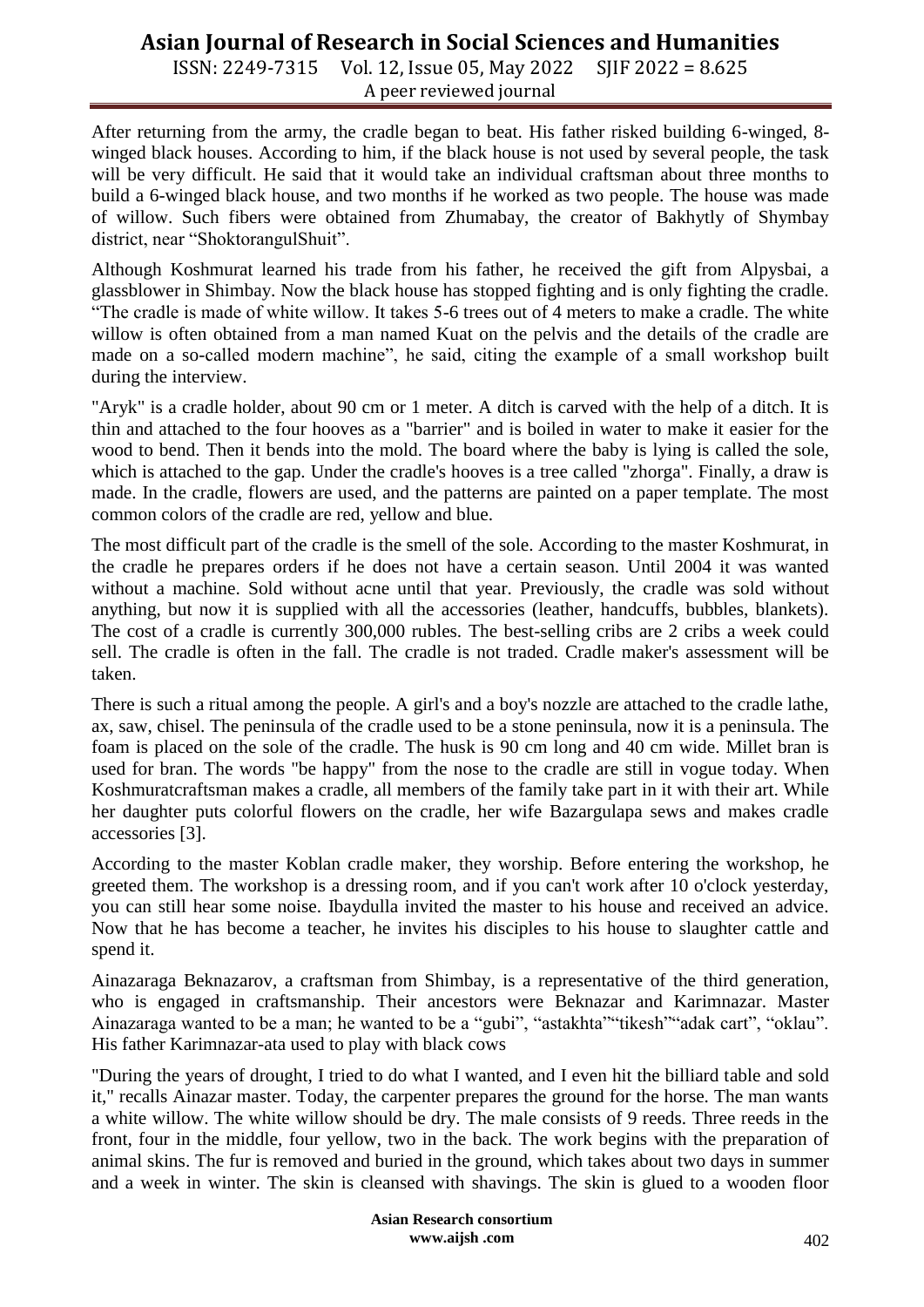ISSN: 2249-7315 Vol. 12, Issue 05, May 2022 SJIF 2022 = 8.625 A peer reviewed journal

made of nine reeds.

We carved a hole with the help. "Teben" is hand-sewn to win with the help of wire. The skin is varnished to prevent it from drying out. It is possible to make three pieces of land from the skin of a large animal. The ground can also be wetted from camel skin. The price of leather is always different. It will increase from 20,000 soums to 200,000 soums. Jonah's felt is from To'rtkul district. The size of the back is 60 cm by 60 cm. Four-layered, the top layer is carpeted and sewn with leather. The leather is made of one or two layers of felt. The cover is made of a single layer of felt up to 2 meters 10 cm. The felt is sewn covered with "brisin".

One of the necessary equipment for a horse is a whip, which is called a whip with a handle, because the outside is woven to resemble a mecca. The handle of the whip is made of plum tree. Ainazar, a carpenter, says that a whip should be made only of horned wood. This is because the whip is a man's tool and is hung on the roof of the house. Outside of Muslim lands, there are Russian lands. The Russian landis joined to two wooden bars. He uses it when teaching Russian horses.

Ainazar, a carpenter, received a "patiya" from her father. He now has 4 disciples. His disciples learned the trade by mastering it. Those who became disciples mastered it for a long time. Before preparing the order, the masters recite the Koran and pray to the horse's pyre. The price of the land in Shimbay is 500,000 soums, and if it is made with all the equipment ("aylansok, zangi, ayil, juuen"), it will cost 700,000 soums to 1 million soums. The sum is estimated at Rs. At the moment, customers are asked to prepare everything, says Ainazar master. The prepared Muslim man is called "bird's beak". In acne, the embroideriesare used, which are passed down from generation to generation. Today we see that the orders for the lands desired by the master Ainazar were from Shimbay, Karaozek, Nukis, Bozatau, Takhtakopir, Kegeyli districts and even from the Republic of Kazakhstan[5]. In Shimbay district, 80% of the Tope village community is engaged in shiitake. That's the decent thing to do, and it should end there. BaltabayevBayrambay was born in 1994."Shiy" and weaved on the ceiling. He made a glass from a one-year-old hard reed and a shiy from the end of a quilt. The ends of the glass are woven in 2m-1.5m. Reed material. The reeds of the same shape are removed from the glass end, scraped with a knife and typed on a machine. Shea woodworking machine is made of wood. A 2-meterlong tree was buried and a long tree was planted on it. Less than 15-20 cm of stone or iron fragments are attached to the so-called heavy stones (a lesson on the work of the balloon, this lesson is resistant to sunstroke). In ancient times, yarn spun from goat's hair was used.

However, such lessons have taken their place because they take a long time to learn. In the main village, such machines can be found on the side of the house in each village. The price of a glasswoven sheikh ranges from 20,000 to 50,000 shekels. Ore Shiy is 2.5 m high and 4 m long. It is made of large reeds. This is used by the side ends of the shards. Sold between 70,000 and 75,000. Today, the demand for Shiites has increased. Knitted from the ceiling. It grows on the sides of a private lake. There are two types of "jeken" (type of plant). Male and female.The man sneezes and becomes brittle. So the female is harvested and dried. It is spread out to dry, then tied up and stored in a waterproof place during the winter. In the spring it is soaked in water. Released in water. Then knit on the ground. Nowadays, when BaltabayevBayrambay weaves the ceiling, we mix reeds and weave them, so that the ceiling is strong. The ceiling is used under the bed. Has the ability to withstand frost. It's okay to soak the ceiling for half an hour before laying it. Then the ceiling can serve a person for a long time [6].

ZhuzimgulAlimbetova was born in 1948. The tribe has three heads. She has been knitting and sewing since 1965. Zhuzimgulapa weaves embroideries with shiy butter, and often embroideries are made. In a week she knits 6 meters of embroidered shea. For a 6-winged black house you will need 18 m. Khojeliwas given a 17-meter shee. She weaves door sills for black houses. Hard reeds

> **Asian Research consortium www.aijsh .com**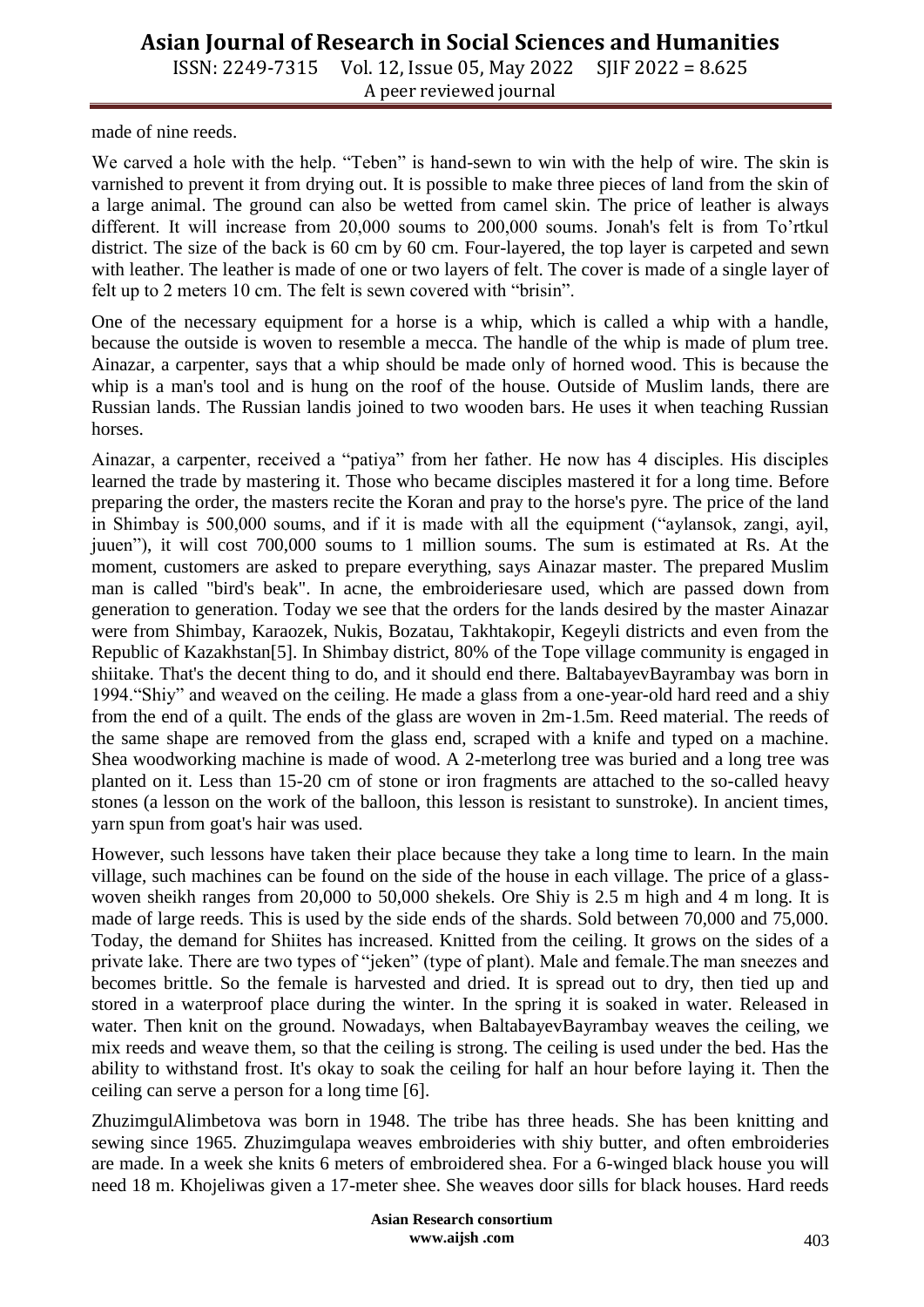ISSN: 2249-7315 Vol. 12, Issue 05, May 2022 SJIF 2022 = 8.625 A peer reviewed journal

are removed, scraped and wrapped in colored stalks. According to Zhuzimgulapa, in the past, the old men used to work with reeds, but nowadays there are no people in the village

"Boira"is woven from solid reeds, which do not use any yarn or any other material, only the reed itself is woven with the help of a paddle. Boirawas used for bedding and threshing. Zhuzimgulapa is dry and wants to. She sews flowers, forty ruffles, five ruffles, camel eyes, ram's horns, sickle teeth on blankets, pillows and curtains. Depending on the size of the blanket, the blanket is dried in a couple of days, and the curtains in 40-45 days. There are a lot of students, daughters-in-law, all of them are mastering the art of Zhuzimgulapa.

"Qarauy" (traditional house of Karakalpaks) was one of the settlements of the Karakalpak people. It was a stronghold of nomadic and semi-nomadic peoples. The history of its origin dates back to the middle of the 1st millennium BC to the ancient Turkic peoples [8.27]. Black house builders are called house builders. The so-called "Uishi village" (the village of house-makers) used to be in Kegeyli district [8.33], and in Konyrat, Khojeli, Kanlykol, Bozatau regions there were also black houses, says ShymbayUishiTorekeevAzamat [8]. But now, except for Shymbay and Khojeli, we do not meet black craftsmen. Today in the city of Shymbay there are Nurman house, Salamat house, Koshek house, Abat house, Damir house.

TurekeevAzamatUtebaevich was born in 1986. There are 3 generations who wear black houses. His father is Bazarbay, his father is Utebay. At present, Karakalpak, Kazakh and Mongolian black houses are being prepared and delivered to customers. He made 6-winged, 8-winged, 12-winged, 16-winged, 30-winged cows. He built a 6-winged black house in Dubai. The black house used to be made of durable, flexible wood, and willow (house willow), because the black house was planted every year in the spring and harvested in the fall, so it was important to use a durable, strong tree [10.238]. Nowadays, because of the absence of willows, the grove uses black willow and white willow (white "sogit").

It stands with its bark, with its essence. Shredded trees are placed in water. It is placed in a long chimney of a special oven. With the help of smoke, it is easier to bend trees that are loose in the water. This process is called "wetting". Uses two types of ovens. The first is a wood-burning stove, height 2-2.5 m, circumference 1 m, 20-25 trees. The second is an electric furnace, which is used once a year. The "shańaraq"(the seiling of the Qarau'y) tree bends down. Its height is 3-3.5 m. The ovens were woven by themselves from ripe coats of arms. The black house consists of three parts: a bed, a bedroom and a shed. These trees are divided into irises and small ones. Thick, thicker than a large tree, the rest is average.

The so-called "fast" grows and the bowels bend. "Kerege"(threshold consists of wings. It is made of"kerege", in which holes are drilled in the size of a kerege tree, and the two trees are joined together with a ribbon of the desired skin. The ends are twisted and knotted, and as a result of this bending, they stretch and gather. Shanaraq is one of the most isolated parts of the country, and it is possible to find out to which people the black house belongs. It consists of details called "shanaraq,togyn, kos, guldirevish, kaleke"

In the form of a stream and a double circle, the trees are connected to the victory, which is called flowering. The sharp tips of the scalesare calledkaleke. [9] Shanaraqis divided into four parts. It marked the four corners of the world. Today, the demand for blacksmithing is growing not only in our country, but also in other countries. When we talk about the black house, of course, let's talk about its noise. In the town of Shimbay, women from the Kazakh village are engaged in the preparation of gardening.

One of them is TorenazarovaMiyavashZhangaliyevna, born in 1967. She weaves black house ornaments such as white waist rope, wind rope, shoulder rope, door eyebrows, shoelaces. He uses such tools as a bridge, a sword, a scythe, a backbone, a sledgehammer, a scorpion, a hill. When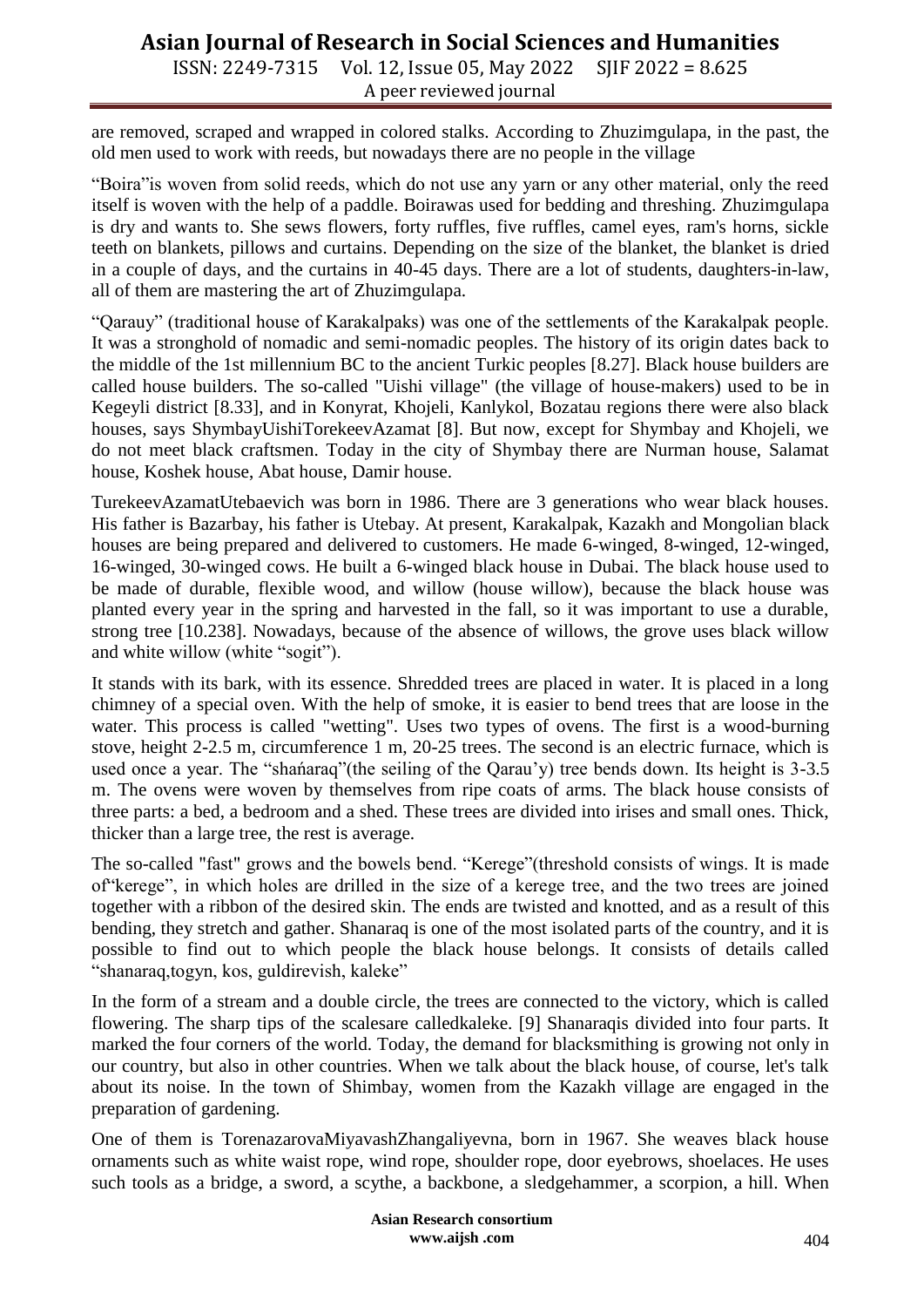ISSN: 2249-7315 Vol. 12, Issue 05, May 2022 SJIF 2022 = 8.625 A peer reviewed journal

weaving, it uses methods called weaving and weaving. The gate keeps knocking, the disbeliever is being trained by 10 disciples. Disciples can learn quickly depending on their willingness and ability [12].

One "dutar" and "kobyz" (type of Karakalpak traditional instruments) of Karakalpak musical instruments. Although these musical instruments are found in other Turkic peoples, there are differences in the form and sound of our musical instruments. AzatTurdybaevichPirniyazov is a master of making such musical instruments. He was born in 1983. Aranshikeneges (keneges is a name of the tribe). Nowadays, the team wants a dutar and a kobyz. The compound is made from mulberry. At a young age, 5-6 mm thick wood cracks and dries for at least two years. The length is 5 cm. The wood is boiled in water for 4-5 hours and bent in a mold for 10 days. Uses templates to bend the sheets. The neck (dutar neck) is struck on its own.

Sheets (boards) bent to the neck by size are placed. The sheets are glued together. 4-5 hours after gluing, we tie the tractor dough with the desired threads. The lists are bent so that they blend well with each other. We use 5 sheets. At one request, two duos are formed. After gluing the two reeds together, the sheets of the second composition are formed. Only the neck of the team is embroidered. Uses rope nags, gate nags, black embroidery. It has its own sign. After receiving a letter from his teacher, he began to put his mark on the wall.

We use all kinds of chisels, all kinds of chisels, chisels, knives, axes, chisels. They often prefer to use tools made by our own blacksmiths [13]. In Karakalpak folk epics, only heroic epics are sung with the "kobyz" with a deep voice that cuts the throat. The Karakalpaks consider the "kobyz" to be the first musical instrument that appeared when mankind learned to singand Korkyt Ata was the first to play it.Korkyt Ata is the "God" of Karakalpakzhyrau (musician). Many legends about Korkyt Ata are found among the people [11.98]. At present, Azat is a master of kobyz. Kobyzis carved in the form of excavations. The carved part is called"zerenshe". Zerencheis connected with the publication. The edition is made of plum tree. It has two ears. The surface of the kobyzis covered with camel's breast skin. Touch the water from the eyelids. "Tar" is made from horsehair. The horse's hair is 290 stucco and is placed in salt water. One millet is thick and the other millet wins. "Kemalsha" is the stick [13]. Nowadays, there are many masters of "kobyz".

Tajimuratov Adil was born in 1985. He is one of our jewelers who is currently rebuilding our endangered jewelry. Daribay Tajimuratov, an artist and sculptor, continues to carve wood. He was born in 1955. In the week of the article we will see that in the life of our people the national craftsmen of Shymbay carry on their ancestral profession from generation to generation without losing track of it [14].

In an age of modern technology, the preservation of our national crafts is a great happiness and wealth. One of the requirements of today is to pass on the secrets of this craft from generation to generation.

#### **REFERENCES**

- **1.** AllamuratovA. Eternal legacy. No'kis, 1993
- **2.** Tureniyazova D.K. Field inscriptions. №2.2021 (AyapovPolat Ata, Shymbay, born in 1951)
- **3.** Tureniyazova D.K. Field inscriptions. №1.2021 (PirniyazovKoshmuratShymbay, born in 1973)
- **4.** Tureniyazova D.K. Field inscriptions. Йт1.2021 AitymovKoblanAdilbekovich, Shymbay, born in 1967. )
- **5.** Tureniyazova D.K. Field inscriptions. 201.2021 (BeknazarovAinazarShymbay, born in 1967.)